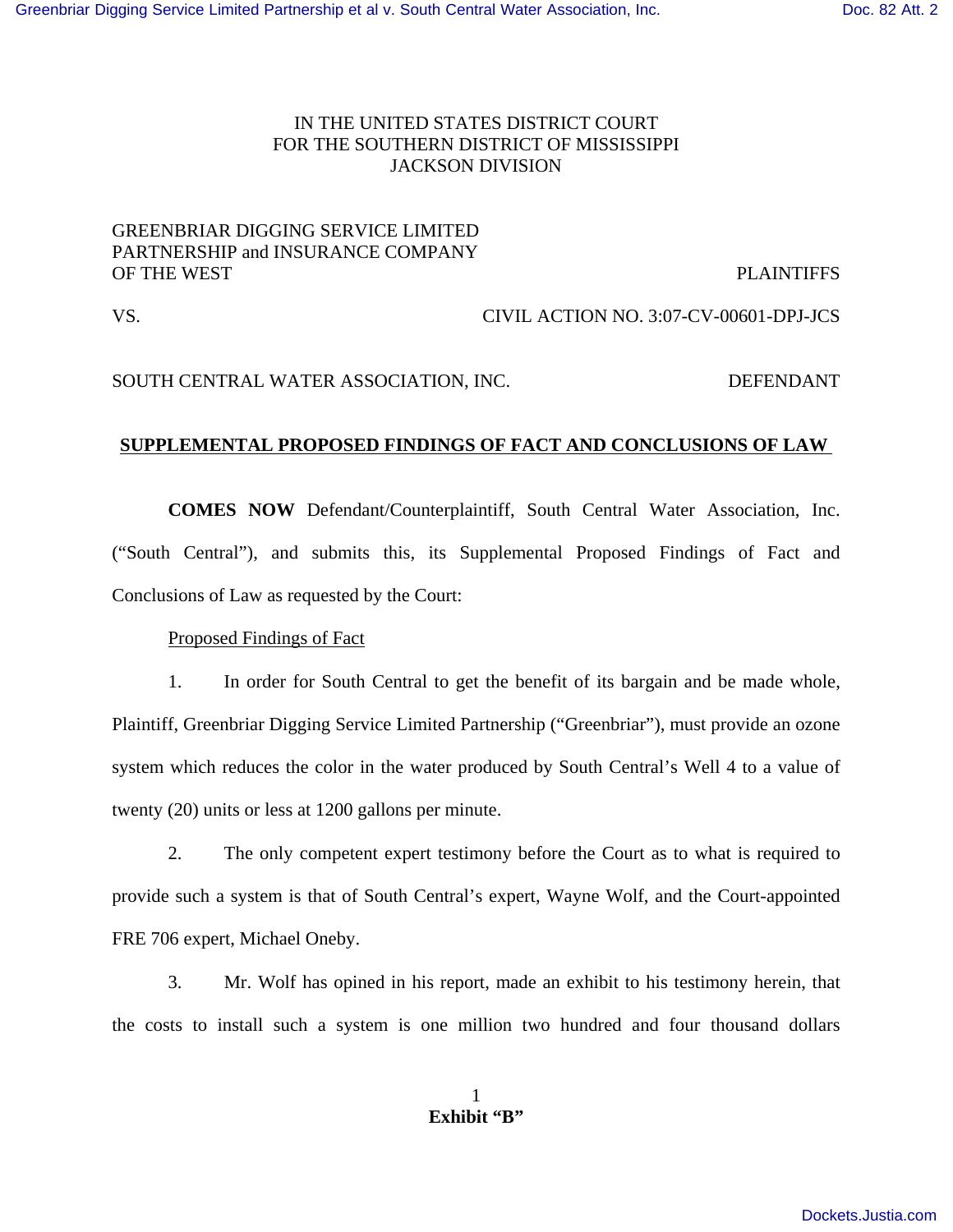(\$1,204,000.00). His figures are based on his education and experience with installing these types of ozonation systems and have been expressed with a reasonable degree of certainty. Greenbriar has offered no expert testimony as to possible alternative solutions to meet the contractual goal and has likewise failed to submit any evidence contradicting the reasonableness and accuracy of Mr. Wolf's figures.

4. Mr. Wolf's ozonation system and technology are not compatible with the system installed by Greenbriar, and as such, betterment or upgrade of the current system is not feasible.

5. Mr. Oneby's report furnished to the Court sets forth two alternatives for meeting the contractual goal of 20 units or less of color at 1200 gpm. The first option, and the one which Mr. Oneby recommends, is installing a new ozone system ("Option 1"). Mr. Oneby's opinion is that the cost of Option 1 will be \$990,000.00. The second option ("Option 2") involves upgrading the current system installed by Greenbriar. Mr. Oneby is of the opinion that the cost to upgrade the system will be \$525,000.00.

6. Mr. Oneby acknowledges that this estimate does not include additional costs for installation, removal of existing equipment, demolition, piping modifications, electrical modifications, structural modifications and site work. [Report, p. 10]. Also, he notes that since power consumption under Option 2 would be more than tripling, substantial electrical improvements are probable [Last Page of Report].

7. Mr. Oneby is of the opinion (Dep. p. 71-73) that the engineering costs for Option 2 could easily exceed \$150,000.00.

8. South Central's damages in this case are at a minimum six hundred seventy-five thousand dollars (\$675,000.00).

2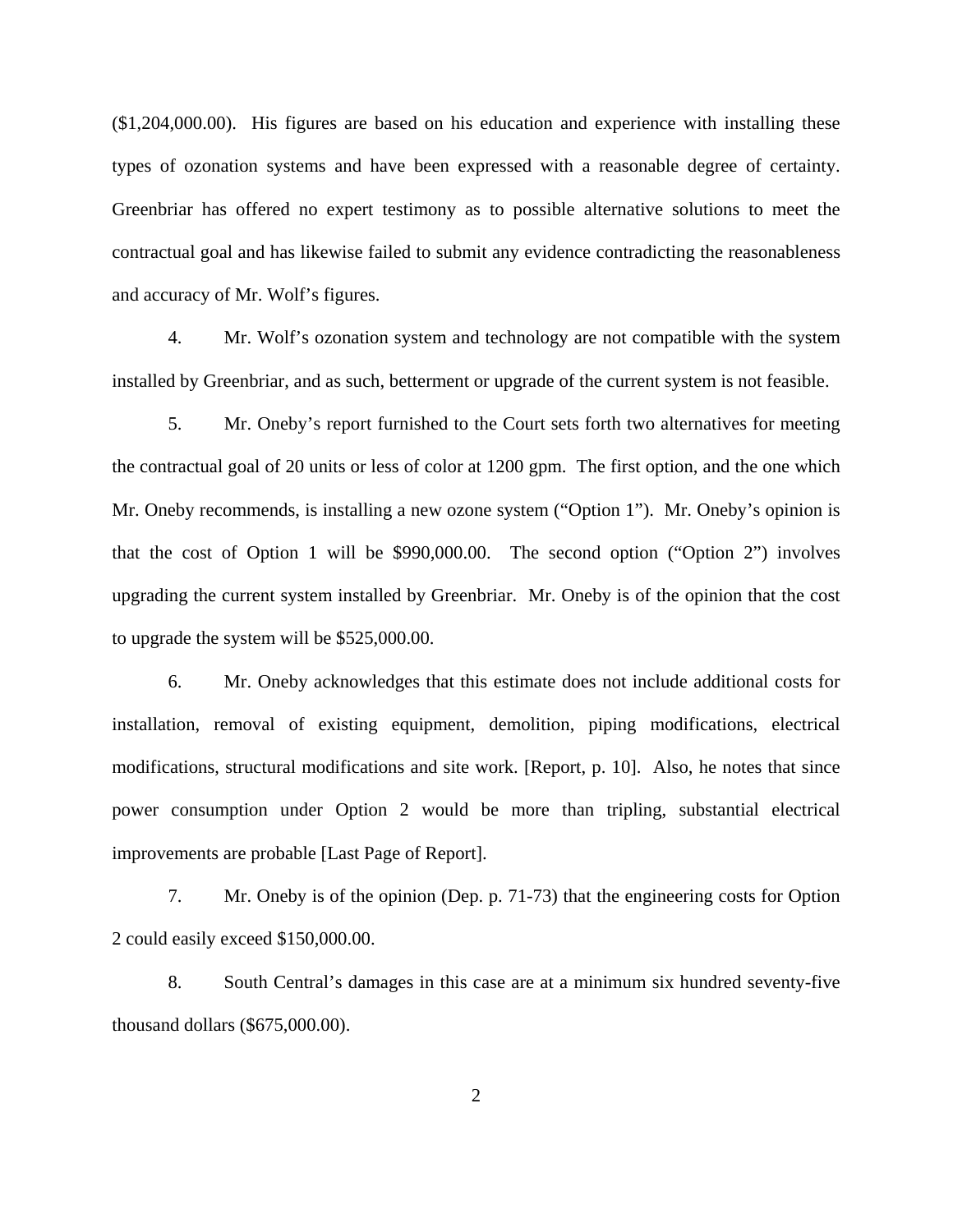#### Conclusions of Law

1. Greenbriar's liability for breach of contract having been previously found by Order of this Court [Doc. 67], South Central is entitled to recover a sum sufficient to construct an ozone system in accordance with the guarantee under the contract. *Wright v. Stevens*, 445 So.2d 791, 796 (Miss. 1984); *Bevis Construction Co., Inc. v. Kittrell*, 243 Miss. 549, 560, 139 So.2d 375 (1962).

2. The only competent expert testimony before the Court on the issue of damages is that of South Central's expert, Wayne Wolf, whose qualifications and opinions have not been challenged by Greenbriar and that of the Court-appointed FRE 706 expert, Michael Oneby.

3. The proof in this case is sufficient to demonstrate damages on behalf of South Central at a minimum of six hundred seventy-five thousand dollars (\$675,000.00).

Dated this the 1st day of March, 2010.

Respectfully submitted,

## **SOUTH CENTRAL WATER ASSOCIATION, INC.**

By: /s/ C. Stephen Stack, Jr. C. Stephen Stack, Jr.

#### **OF COUNSEL:**

J. Kevin Watson (MSB # 6991) C. Stephen Stack, Jr. (MSB # 10768) WATSON & JONES, P.A. Post Office Box 23546 Jackson, Mississippi 39225 Telephone: (601) 939-8900 Facsimile: (601) 932-4400